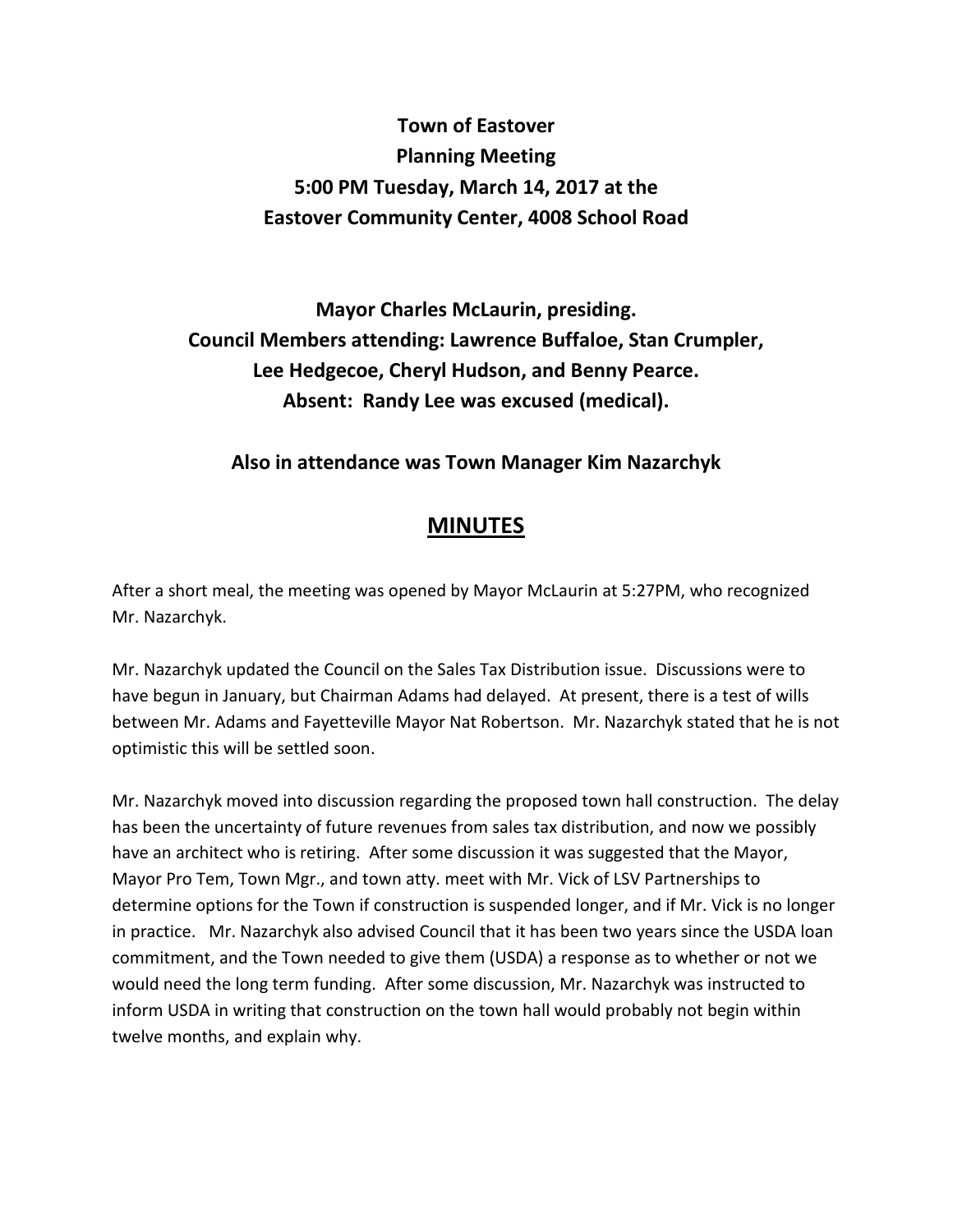The impact of the 2017 revaluation was presented to the Council. Overall, values within the Town of Eastover increased 1.7%, or \$4.4MM. This would be an increase of \$9,000 to the Town from Ad Valorem collections. Mr. Nazarchyk told the Council that presently there is approximately \$8.0MM in exempted values within the Town.

The Council viewed the first pass of the proposed 2017-18 Budget. Mr. Nazarchyk is projecting a slight increase of 1.1%, or \$18,145. Revenues and expenses are in good shape, and the Town is financially strong.

Mr. Nazarchyk then updated the Council on current issues/projects. He stated that he is working with Mr. Yarborough to determine who is in control of the canals, and that a meeting with the Clerk of Courts will be held soon. Once control is determined, the Town will need to partner with the County, and Flea Hill Drainage District if valid, to move forward on some type of clearing and continued maintenance. It was suggested that the Town of Wade be invited to help with this effort.

An update was also given regarding John Akers of Anderson Associates (AA). AA did most of the work for Lamm Engineering on the Town's storm water runoff study. AA has now closed their Greensboro office, and Mr. Akers is with another firm. Council discussed this briefly, and decided to delay future action on the storm water runoff design until a resolution is reached regarding the canals.

Work is slowly progressing on Ballpark Rd. The next step will be to obtain the easement to move Mr. Bullock's water and sewer hookup, and ESD will absorb this cost. An estimate to replace the existing water pipes with ductile iron pipes is \$33,000, and a bid from Highland Paving to clear the trees, and construct the road with paving was \$88,000. This amount can be covered with Powell Bill Funding. During this discussion, Mr. Nazarchyk was authorized to discuss with NCDOT the possibility of the Town taking control of the entire length Ballpark Road.

The Mayor and Mr. Nazarchyk updated Council on the delays with work on the tennis courts at the ballpark. Fayetteville-Cumberland Parks & Recreation has not been dependable with their work flow, and in some cases, quality of the work they have contracted out. After discussion, the Council asked Mr. Nazarchyk to invite officers of the Eastover Community Parks Association (ECPA), and Mr. Gibson from Fay-Cumberland Parks & Rec., to our April Council Meeting for an update.

A preliminary listing of priorities for the coming fiscal year was determined: